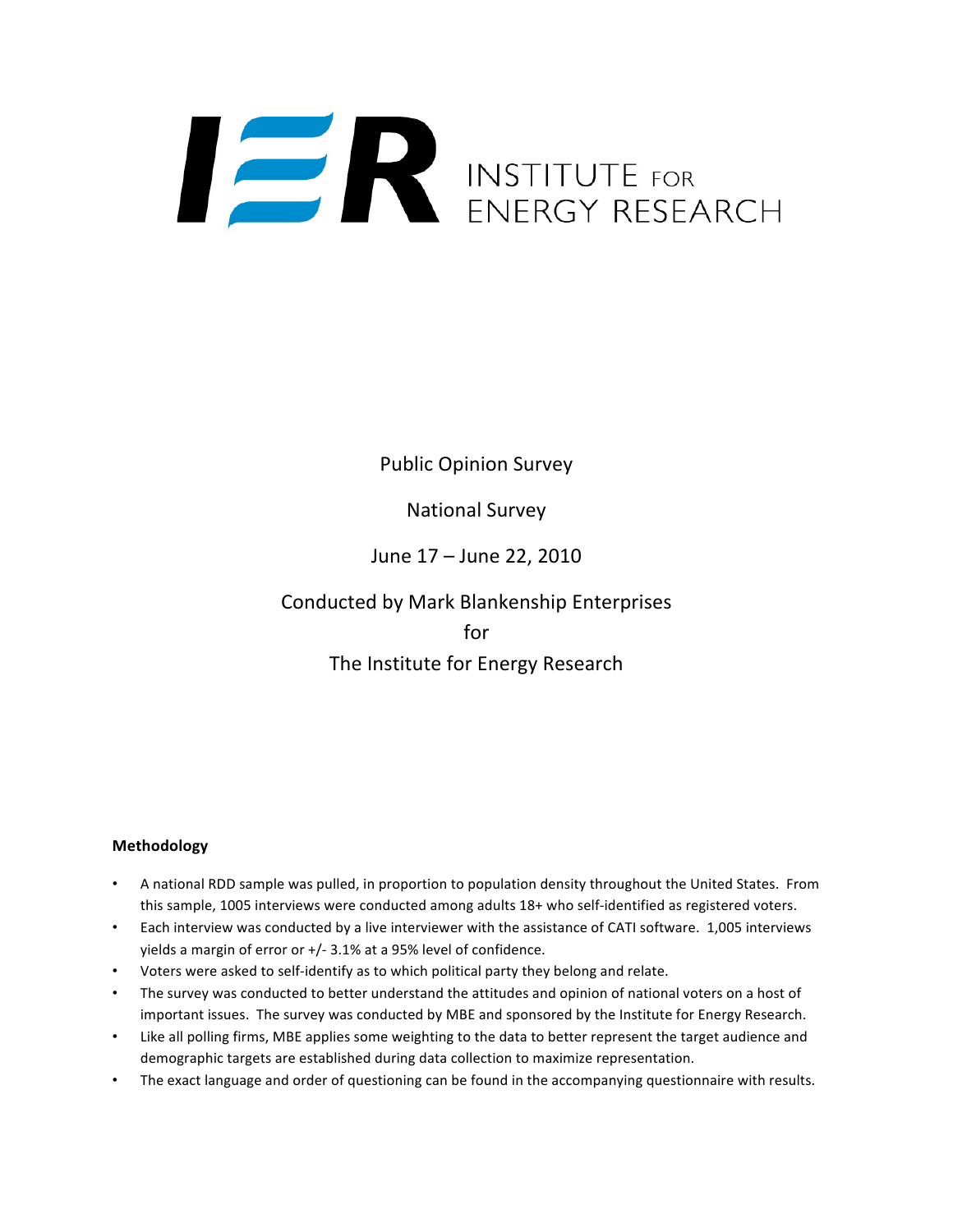Public Opinion Survey National Survey Job # THG1013 June 2010 Project Contact – Mark Blankenship



## **Questionnaire Final**

## **• 1005 completed interviews among registered U.S. voters**

INTRO: INTRO: Hello, my name is \_\_\_\_\_\_\_ with MBE Research, a national public opinion research firm. We are conducting a research study and we would really appreciate the chance to get your opinions on a few questions. This study is being conducted for research purposes only. No one will contact you or try to sell you anything as a result of your participation, and we promise that your individual responses will be kept completely confidential. Your number was selected at random.

Since this is a scientific survey, we need a balance of men and women. May I speak to the youngest man, over age 18, who is at home right now? (IF NO MALE) Okay, may I speak to the youngest woman, over age 18, who is at home right now?

# **(RECORD FIPS CODE)**

1. Record Gender by observation.

(52%) Female (48%) Male

- 2. First I have few questions to make sure our survey is representative. Into which of the following categories does your age happen to fall?
	- (6%) 18 24  $(14\%)$  25 – 34  $(16\%)$  35 - 44  $(21\%)$  45 – 54 (20%) 55 – 64 (24%) 65 & over (1%) Dk/Na
- 3. And do you work for any of the following industries?
	- (0%) Advertising, public relations or market research **(Terminate)**
	- (0%) Media such as newspaper, television or radio as a reporter or any other job **(Terminate)**
	- (0%) Political Party or Candidate for Public Office **(Terminate)**
	- (0%) Dk/Na **(Terminate)**
- 4. Regardless of how you are registered, do you consider yourself to be a Republican, a Democrat, an Independent or something else?

(33%) Democrat (Ask Q5 and Skip Q6) (29%) Republican (Ask Q5 and Skip Q6) (29%) Independent (Skip Q5 Ask Q6) (7%) Other (Skip Q5 and ask Q6) (2%) Dk/Na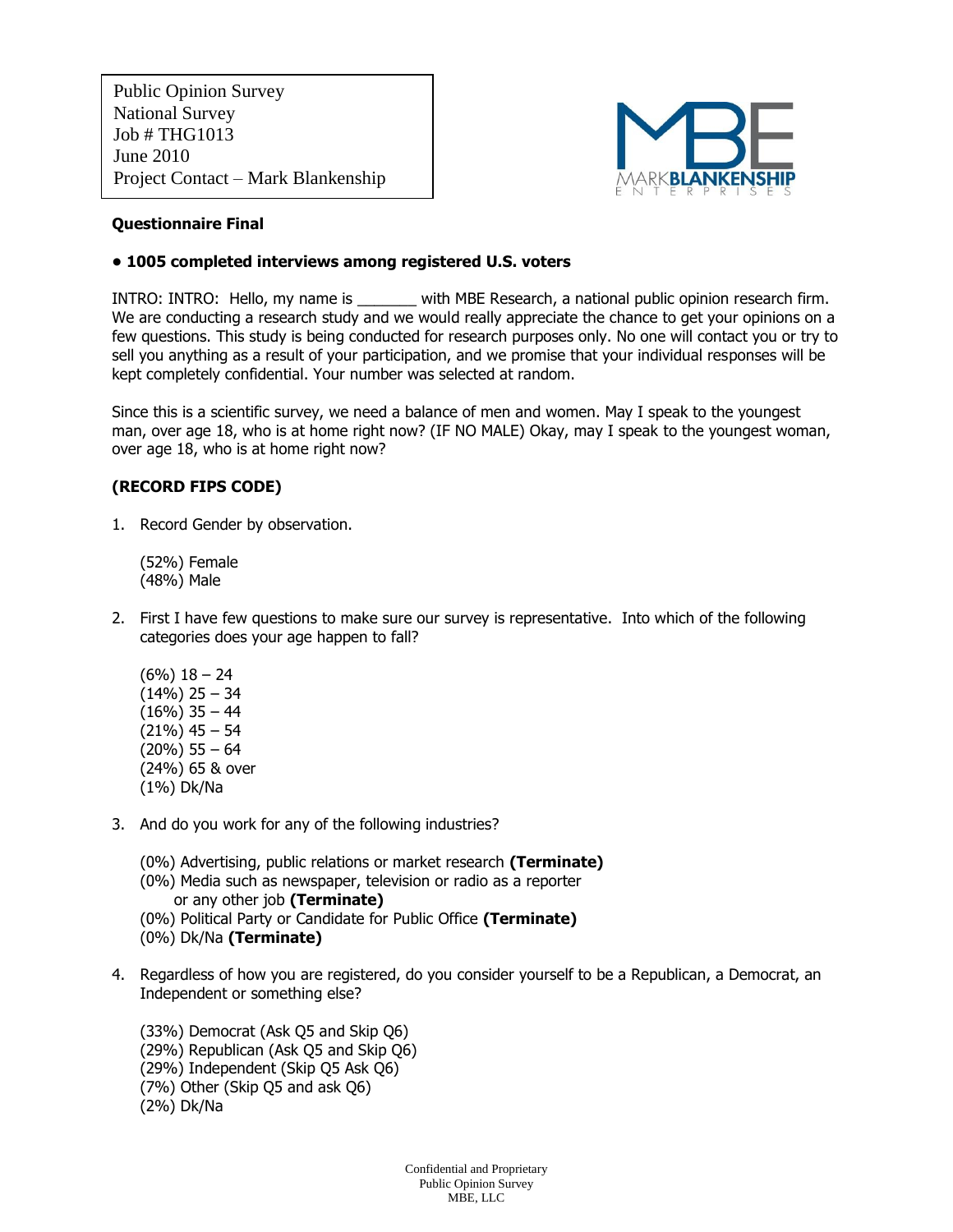- 5. And do you consider yourself a strong **(INSERT RESPONSE FROM Q4)** or not very strong **(INSERT RESPONSE FROM Q4)**? n=620
	- (34%) Strong Democrat (19%) Not Very Strong Democrat (31%) Strong Republican (16%) Not Very Strong Republican
- 6. Do you think of yourself as closer to the **(Read and Rotate List/Ask only of those who answer Independent or Other in Q4)?**  n=366 (32%) Closer to Democratic Party (39%) Closer to Republican Party (24%) Neither (6%) Dk/NA
- 7. And how are you registered to vote? (43%) Democrat (34%) Republican (23%) Independent

#### **Warm-up and General**

8. Overall, do you believe things in this country are headed in the right direction or do you believe things are on the wrong track?

(34%) Right Direction (59%) Wrong Track (7%) Dk/Na

9. I want to read you a list people or organizations, please tell me if you approve or disapprove of the job each is doing – a lot, some, very little, or nothing at all: **(READ EACH AND ROTATE)**

|                                | <b>Stng</b><br><b>Apprv</b> | Some<br><b>Apprv</b> | Some<br><b>Disapprv</b> | <b>Stng</b><br><b>Disapprv</b> | Dk/<br>Na |
|--------------------------------|-----------------------------|----------------------|-------------------------|--------------------------------|-----------|
| President Barack Obama         | (27%)                       | (26%)                | (12%)                   | (32%)                          | (2%)      |
| The U.S. Congress              | (5%)                        | (25%)                | (24%)                   | (43%)                          | (3%)      |
| The U.S. Environmental         |                             |                      |                         |                                |           |
| Protection Agency or EPA       | (13%)                       | (37%)                | (22%)                   | (21%)                          | (7%)      |
| Large Businesses               | (10%)                       | (34%)                | (24%)                   | (24%)                          | (8%)      |
| <b>Small Businesses</b>        | (55%)                       | (32%)                | (3%)                    | (3%)                           | (7%)      |
| <b>Environmental Activists</b> | (18%)                       | (31%)                | (19%)                   | (24%)                          | (9%)      |
| Labor Unions                   | (13%)                       | (28%)                | (20%)                   | (28%)                          | (12%)     |

- 10. Of the following issues, which one do you think Congress and elected officials should address first? **(Read and rotate each, mark first response only)**
	- (38%) Job Creation and Economic Growth (9%) Immigration Reform (6%) Financial Reform
	-
	- (4%) Oil Industry Regulation (16%) Government Spending
	- (10%) National Debt
	-
	- (3%) Global Warming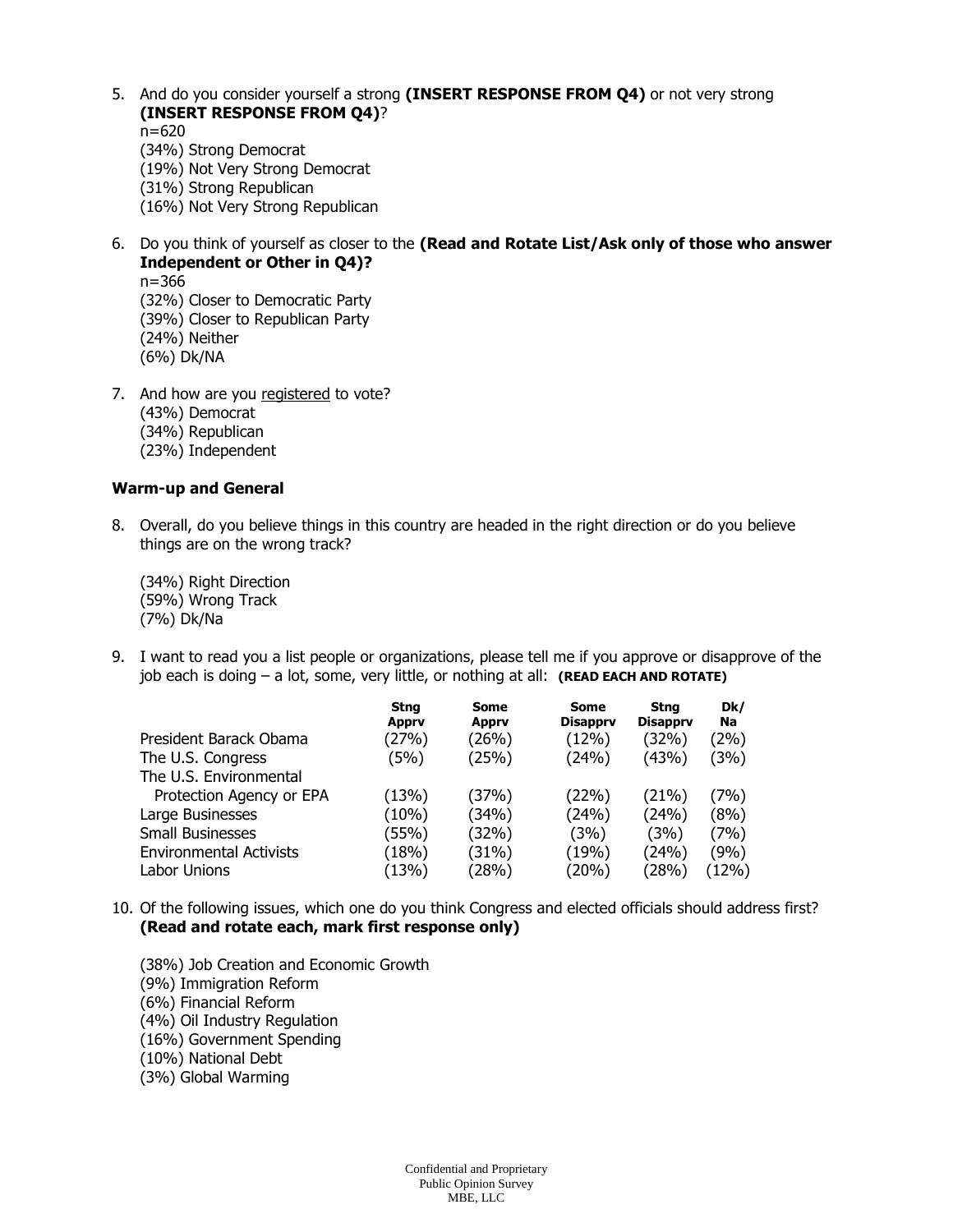- (8%) National Security
- (5%) Lowering Taxes
- (3%) Dk/Na
- 11. And which of the following environmental issues do you believe elected leaders should address first? **(Read and rotate each, mark first response only)?**
	- (8%) Air Pollution (24%) Water Pollution (9%) Recycling (44%) Energy Efficiency (11%) Global Warming (4%) Dk/Na

### **Energy Taxes**

12. **(Read Slowly and Clearly, Repeat as Necessary)** Now I would like to discuss some proposals being considered by Congress. Congress is considering new energy taxes, including a new tax on every gallon of gasoline. The goal of these taxes is to reduce greenhouse gas emissions which many believe causes global warming. All businesses, consumers and households would have to pay additional costs under the Congressional proposals. These taxes and costs could increase as the government requires more reductions in emissions.

## **(Read and Rotate Supporters/Opponents Statement)**

Supporters of these taxes say they would reduce our dependency on foreign sources of oil, encourage greater energy efficiency, reduce our reliance on fossil fuels such as oil and coal, and benefit the environment by reducing global warming at relatively little cost.

Opponents of these taxes say they will significantly increase costs on all consumers, households and businesses causing prices for U.S. goods and services to increase, making America less competitive globally and lead to significant job losses.

After hearing this, do you support or oppose new energy taxes in order to limit greenhouse gas emissions and address global warming? **(Probe Strong/Some Support/Oppose)**

- (14%) Strongly Support (14%) Somewhat Support (16%) Somewhat Oppose (54%) Strongly Oppose (2%) Undecided/DK (Do Not Read) (0%) No answer/Refuse
- 13. Senators who have written global warming legislation acknowledge new taxes on gasoline will lead to higher prices at the pump but they insist it is not a gasoline tax imposed on consumers. Would you agree or disagree this would be a tax on gasoline?
	- (44%) Strongly Agree (19%) Somewhat Agree (11%) Somewhat Disagree (22%) Strongly Disagree (4%) Dk/Na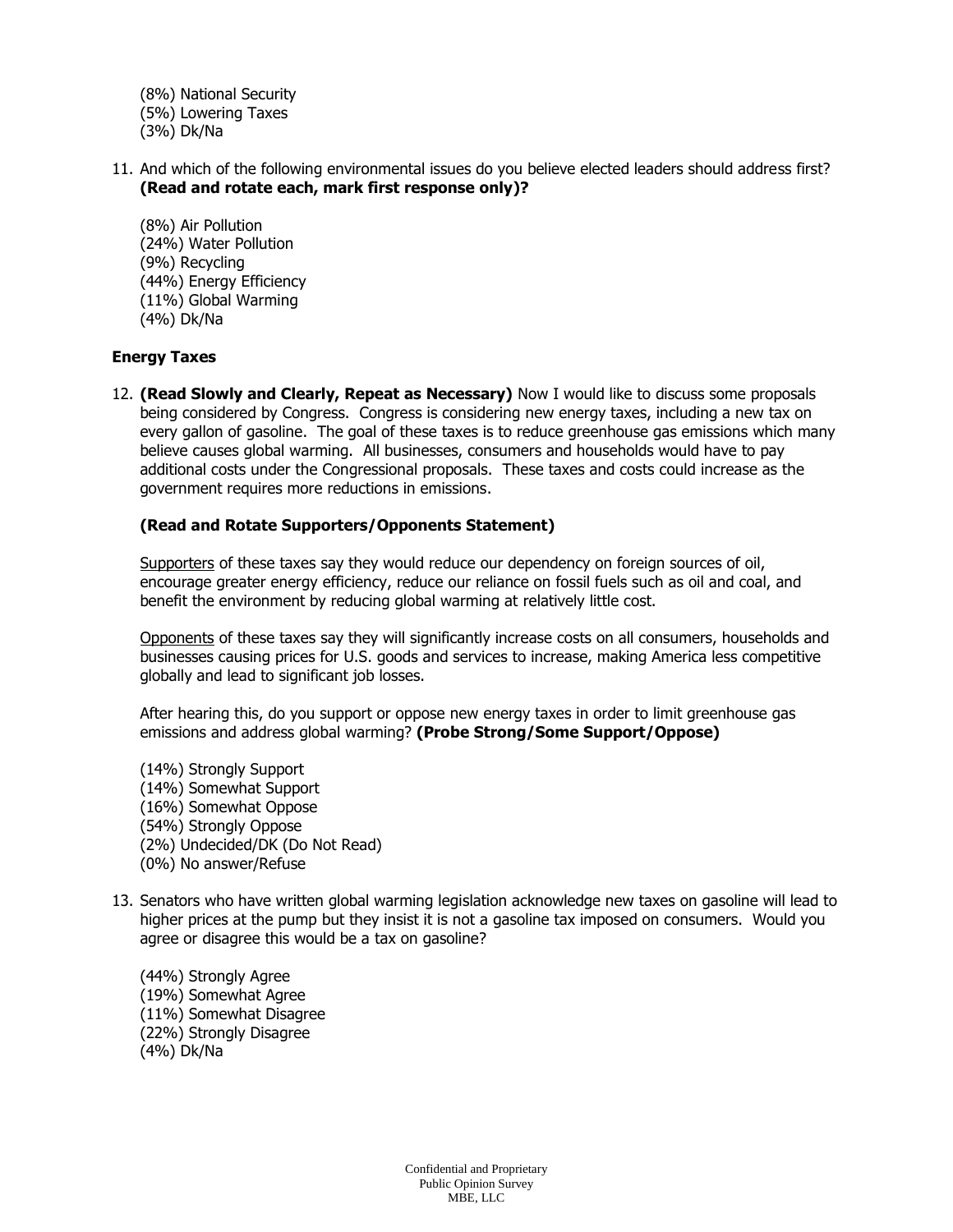- 14. Consumers pay an average of 50 cents in state and federal taxes on a gallon of gasoline. Knowing this, how much more are you willing to pay for a gallon of gasoline in order to reduce greenhouse gas emissions and address global warming? **(Top to Bottom/Bottom to Top – Mark Only One Response)** 
	- (61%) I oppose any increase in gas taxes
	- (14%) 10 cents per gallon
	- (8%) 20 cents per gallon
	- (8%) 50 cents per gallon
	- (4%) 1 dollar per gallon
	- (2%) More than 1 dollar per gallon
	- (2%) Dk/Na (Do Not Read)
- 14. Do you believe a new energy taxes will create more jobs, have no impact on jobs or cause more jobs to be lost?
	- (15%) Create more jobs (30%) Have no impact on jobs (47%) Cause more jobs to be lost (9%) Dk/Na
- 15. And do you believe new energy taxes will increase economic growth, have no impact on economic growth or reduce economic growth?
	- (15%) Increase economic growth (30%) Have no impact on economic growth (49%) Reduce economic growth (7%) Dk/Na
- 16. If Congress passed new energy taxes, who do you believe would be hit the hardest financially by such a taxes **(Read top 3 to bottom/ Bottom to top)**?
	- (5%) Higher income citizens (39%) Middle income citizens (55%) Lower income citizens (1%) Dk/Na
- 17. Do you agree or disagree new energy taxes would significantly reduce global warming?
	- (7%) Strongly Agree (18%) Somewhat Agree (20%) Somewhat Disagree (50%) Strongly Disagree (5%) Dk/Na (%) Dk/Na
- 18. Thinking about future elections for the U.S. House of Representatives and U.S. Senate, would you be more or less likely to vote for a candidate who supports new energy taxes?

(10%) Much more likely (19%) Somewhat more likely (22%) Somewhat less likely (43%) Much less likely (6%) Dk/Na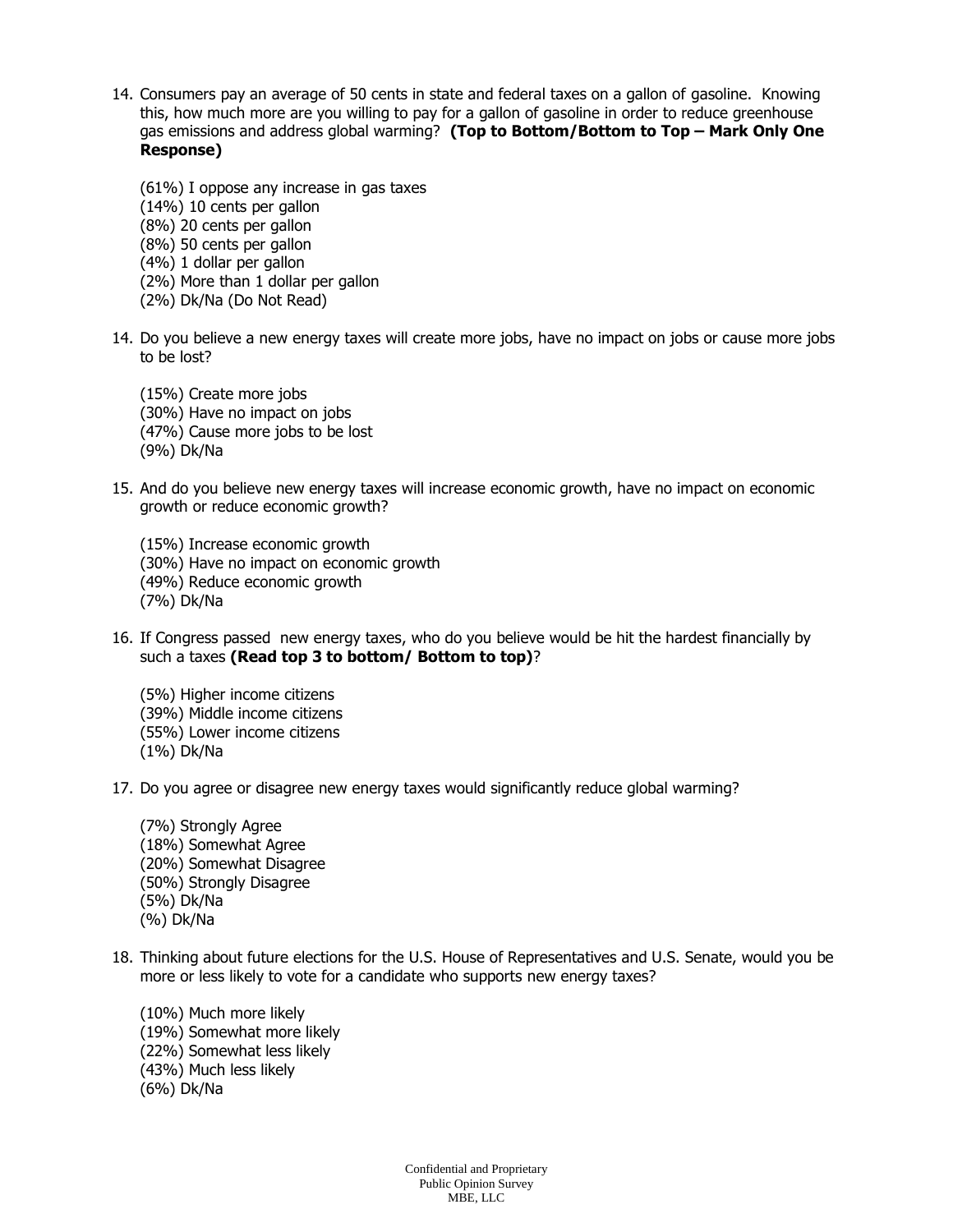## **Misc.**

- 19. How much have you read, seen or heard about the recent BP oil spill in the Gulf of Mexico?
	- (77%) A lot (17%) Some (5%) Very Little (1%) Nothing at all (Skip Q21) (0%) Dk/Na (Skip Q21)
- 20. Which of the following issues do you believe President and Congress should address first regarding the spill? **(Read and rotate each, mark first response only)**
	- n=994
	- (65%) Clean up and restoration
	- (23%) Local economic recovery and getting affected workers back to work
	- (10%) Congressional investigations about how and why the spill occurred
	- (1%) Passage of global warming legislation
	- (2%) Dk/Na
- 21. Has the BP oil spill made you more or less likely to support global warming legislation or if it makes no difference, please tell me that too.
	- (21%) More likely to support global warming legislation
	- (64%) Makes no difference
	- (12%) Less likely to support global warming legislation
	- (3%) Dk/Na
- 22. In view of the BP oil spill, how much more are you willing to pay for a gallon of gasoline in order to reduce our dependence on oil and provide funding for renewable energies? **(Top to Bottom/Bottom to Top – Mark Only One Response)** 
	- (57%) I oppose any increase in fuel taxes
	- (15%) 10 cents per gallon
	- (9%) 20 cents per gallon
	- (9%) 50 cents per gallon
	- (6%) 1 dollar per gallon
	- (2%) More than 1 dollar per gallon
	- (3%) Dk/Na (Do Not Read)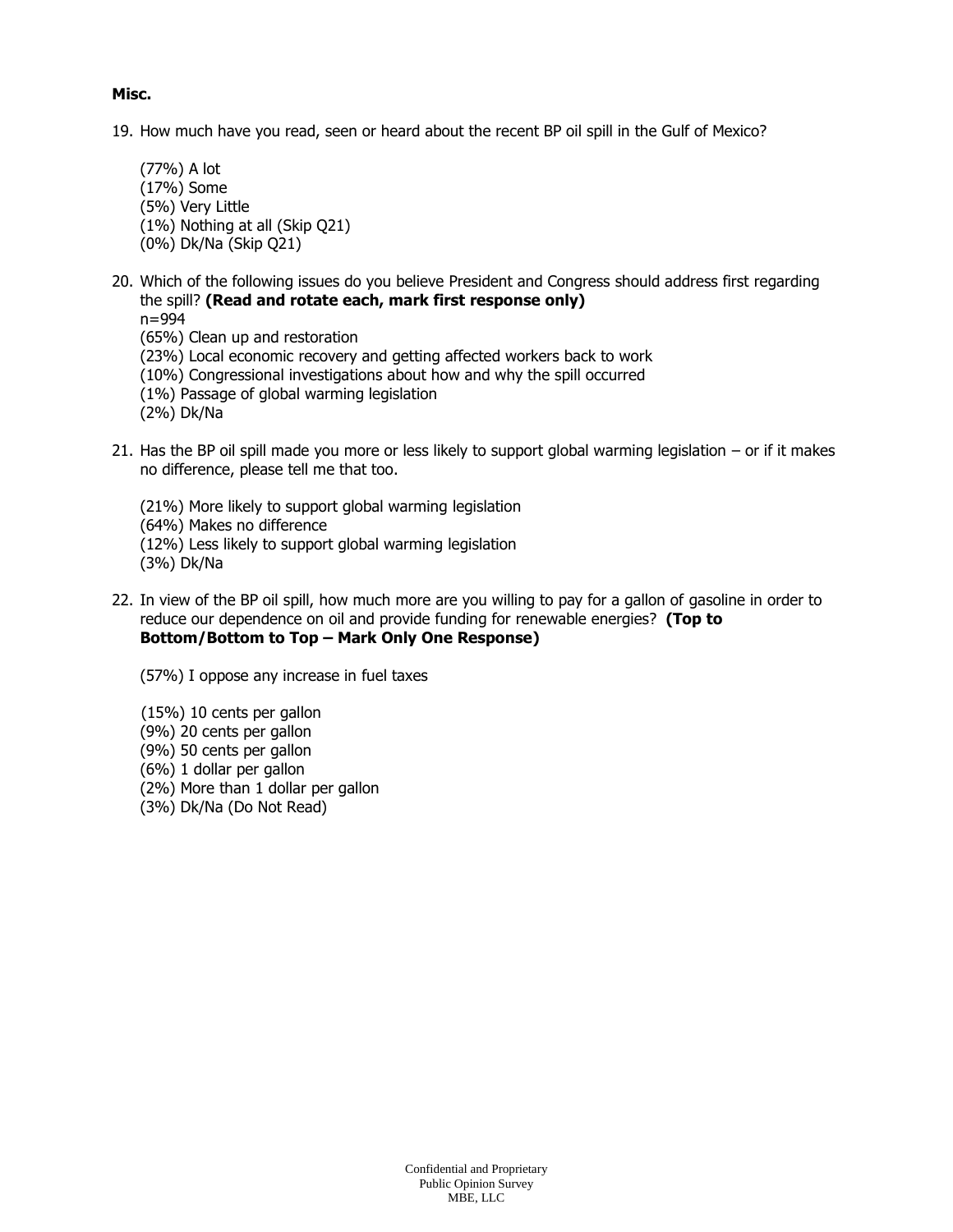#### **Demographics**

- 23. Now I have a final few questions to help us analyze the data and ensure our survey is representative. Into which of the following best describes your ethnic background or race?
	- (76%) Caucasian (9%) Hispanic/Latino (10%) African American (2%) Asian (2%) American Indian (1%) Other (RECORD) (1%) Dk/Na

24. What is your marital status? **(READ AS NECESSARY)**

- (20% ) Single (63%) Married (10%) Divorced/Separate (7%) Widowed (1%) Refuse
- 25. Do you own a small business that employs less than 100 people?
	- (13%) Yes (87%) No (1%) Dk/Na

26. Into which of the following categories does your age happen to fall? **(READ EACH)**

- (6%) 18 24 (14%) 25 – 34  $(16\%)$  35 - 44 (21%) 45 – 54 (20%) 55 – 64 (24%) 65 & over (1%) Dk/Na
- 27. What was the last grade you completed in school?
	- (7%) Non-high school graduate (21%) High school graduate (26%) Some college/technical school (31%) College graduate (15%) Post graduate (1%) Refuse

28. Do you have any children under the age of 18 living in your household?

(31%) Yes (69%) No (0%) Refuse